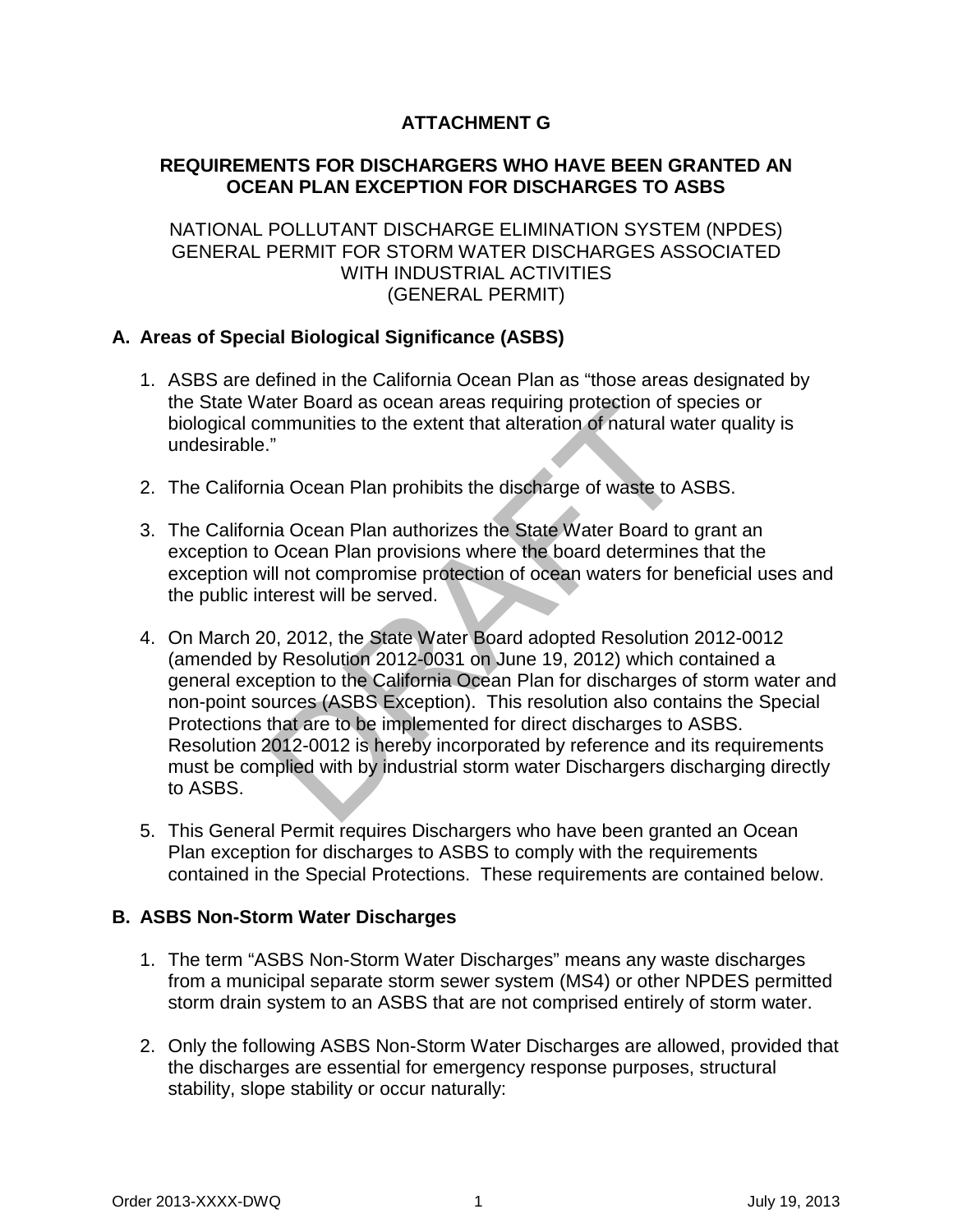- a. Discharges associated with emergency fire fighting operations.
- b. Foundation and footing drains.
- c. Water from crawl space or basement pumps.
- d. Hillside dewatering.
- e. Naturally occurring groundwater seepage via a storm drain.
- f. Non-anthropogenic flows from a naturally occurring stream via a culvert or storm drain, as long as there are no contributions of anthropogenic runoff.
- 3. Authorized ASBS Non- Storm Water Discharges shall not cause or contribute to a violation of the water quality objectives in Chapter II of the Ocean Plan nor alter natural ocean water quality in an ASBS.
- 4. At the San Clemente Island ASBS, discharges incidental to military training and research, development, test, and evaluation operations are allowed. Discharges incidental to underwater demolition and other in-water explosions are not allowed in the two military closure areas in the vicinity of Wilson Cove and Castle Rock. Discharges must not result in a violation of the water quality objectives, including the protection of the marine aquatic life beneficial use, anywhere in the ASBS.
- ASBS Non- Storm Water Discharges shall not cause<br>of the water quality objectives in Chapter II of the Ocean<br>on water quality in an ASBS.<br>Clemente Island ASBS, discharges incidental to mili-<br>evelopment, test, and evaluation 5. At the San Nicolas Island and Begg Rock ASBS, discharges incidental to military research, development, testing, and evaluation of, and training with, guided missile and other weapons systems, fleet training exercises, small-scale amphibious warfare training, and special warfare training are allowed. Discharges incidental to underwater demolition and other in-water explosions are not allowed. Discharges must not result in a violation of the water quality objectives, including the protection of the marine aquatic life beneficial use, anywhere in the ASBS.

#### **C. ASBS Compliance Plan**

1. State Water Board Resolution 2012-0012 grants an exception to the Ocean Plan's prohibition on discharges to ASBS (ASBS Exception) to applicants who were identified as Dischargers of industrial storm water to ASBS (ASBS Dischargers). Each ASBS Discharger shall specifically address the prohibition of ASBS Non-Storm Water Discharges and the requirement to maintain natural water quality for industrial storm water discharges to an ASBS in an ASBS Compliance Plan to be included in the ASBS Discharger's SWPPP. The ASBS Compliance Plan is subject to approval by the Executive Director of the State Water Board. The ASBS Compliance Plan shall include: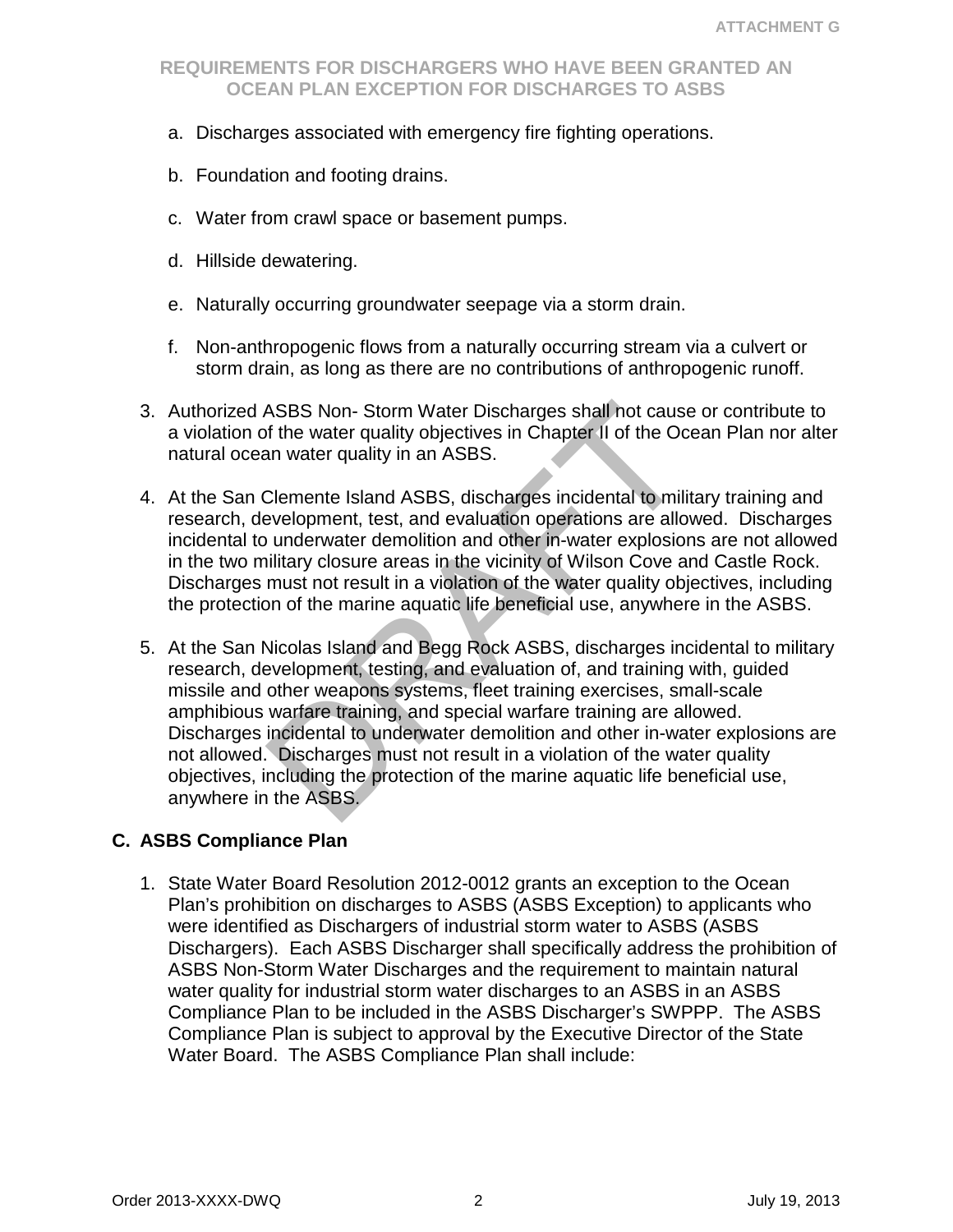- a. A map of surface drainage of storm water runoff, showing areas of sheet runoff and priority discharges, and a description of any structural Best Management Practices (BMPs) already employed and/or BMPs to be employed in the future. Priority discharges are those that pose the greatest water quality threat and which are identified as requiring installation of structural BMPs. The map shall also show the storm water conveyances in relation to other features such as service areas, sewage conveyances and treatment facilities, landslides, areas prone to erosion, and waste and hazardous material storage areas, if applicable. The SWPPP shall also include a procedure for updating the map and plan when changes are made to the storm water conveyance facilities.
- b. A description of the measures by which all unauthorized ASBS Non-Storm Water Discharges (e.g., dry weather flows) has been eliminated, how these measures will be maintained over time, and how these measures are monitored and documented.
- ischarges (e.g., dry weather flows) has been eliminated in the maintained over time, and how these meated and documented.<br>
ption of how pollutant reductions in storm water rundled and documented.<br>
ption of how pollutant re c. A description of how pollutant reductions in storm water runoff, that are necessary to comply with these special conditions, will be achieved through BMPs. Structural BMPs need not be installed if the Discharger can document to the satisfaction of the Executive Director that such installation would pose a threat to health or safety. BMPs to control storm water runoff discharges (at the end-of-pipe) during a design storm shall be designed to achieve on average the following target levels:
	- 1) Table B Instantaneous Maximum Water Quality Objectives in Chapter II of the Ocean Plan; or
	- 2) A 90% reduction in pollutant loading during storm events, for the applicant's total discharges.

The baseline date for the reduction is March 20, 2012 (the effective date of the ASBS Exception), except for those structural BMPs installed between January 1, 2005 and the adoption of these special protections. The reductions must be achieved and documented by March 20, 2018.

- d. A description of how the ASBS Discharger will address erosion and the prevention of anthropogenic sedimentation in the ASBS. The natural habitat conditions in the ASBS shall not be altered as a result of anthropogenic sedimentation.
- e. A description of the non-structural BMPs currently employed and planned in the future (including those for construction activities), and include an implementation schedule. The ASBS Compliance Plan shall also describe the structural BMPs, including any low impact development (LID) measures, currently employed and planned for higher threat discharges and include an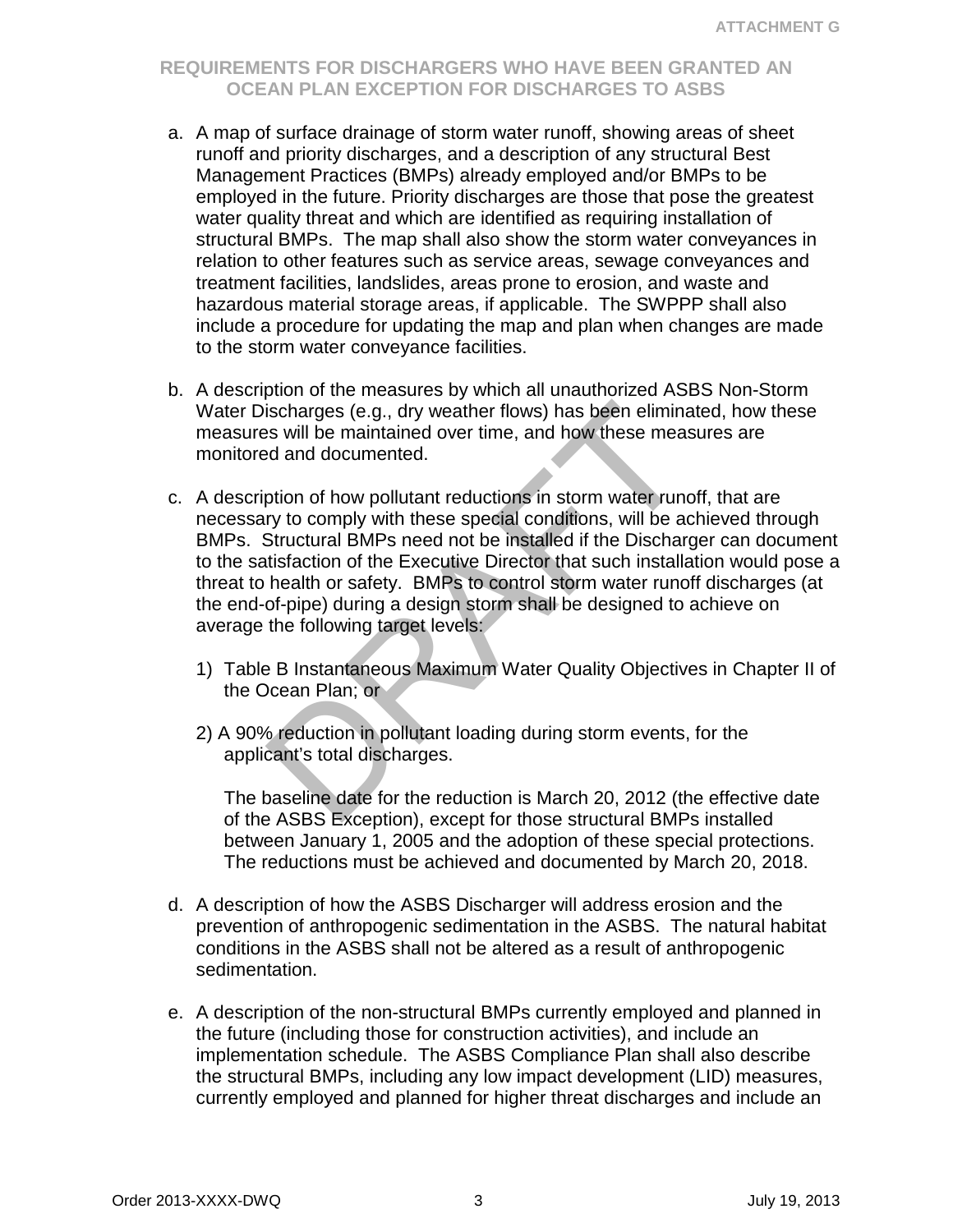implementation schedule. To control storm water runoff discharges (at the end-of-pipe) during a design storm, ASBS Dischargers must first consider using LID practices to infiltrate, use, or evapotranspiration storm water runoff on-site. The BMPs and implementation schedule shall be designed to ensure that natural water quality conditions in the receiving water are achieved and maintained by either reducing flows from impervious surfaces or reducing pollutant loading, or some combination thereof.

#### **D. Reporting**

If the results of the receiving water monitoring described in Section F. below (Sampling and Analysis Requirements) indicate that the storm water runoff is causing or contributing to an alteration of natural ocean water quality in the ASBS, the ASBS Discharger shall submit a report to the State Water Board within 30 days of receiving the results.

- 1. The report shall identify the constituents in storm water runoff that alter natural ocean water quality and the sources of these constituents.
- harger shall submit a report to the State Water Boar<br>
results.<br>
Install identify the constituents in storm water runoff the<br>
requality and the sources of these constituents.<br>
Shall describe BMPs that are currently being im 2. The report shall describe BMPs that are currently being implemented, BMPs that are identified in the SWPPP for future implementation, and any additional BMPs that may be added to the SWPPP to address the alteration of natural water quality. The report shall include a new or modified implementation schedule for the BMPs.
- 3. Within 30 days of the approval of the report by the Executive Director, the ASBS Discharger shall revise its ASBS Compliance Plan to incorporate any new or modified BMPs that have been or will be implemented, the implementation schedule, and any additional monitoring required.
- 4. As long as the ASBS Discharger has complied with the procedures described above and is implementing the revised SWPPP, the Discharger does not have to repeat the same procedure for continuing or recurring exceedances of natural ocean water quality conditions due to the same constituent.
- 5. Compliance with this section does not excuse violations of any term, prohibition, or special condition contained in the Special Protections of the ASBS Exception.

#### **E. Compliance Schedule**

- 1. As of March 20, 2012, all unauthorized ASBS Non-Storm Water Discharges (e.g., dry weather flow) were effectively prohibited.
- 2. By September 20, 2013, the Discharger shall submit a draft written ASBS Compliance Plan to the Executive Director that describes its strategy to comply with these special conditions, including the requirement to maintain natural water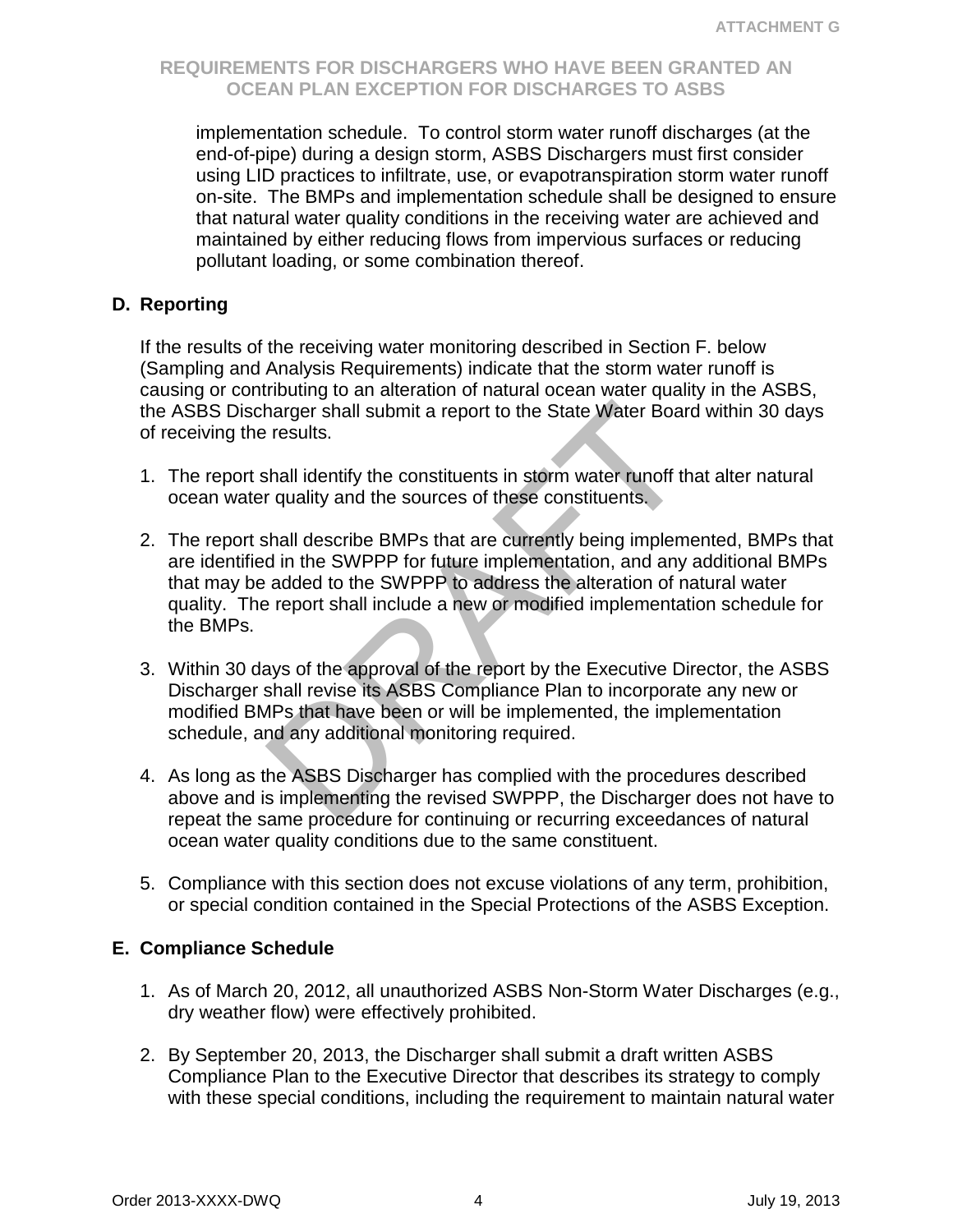quality in the affected ASBS. The ASBS Compliance Plan shall include a description of appropriate non-structural controls and a time schedule to implement structural controls (implementation schedule) to comply with these special conditions for inclusion in the Discharger's SWPPP.

- 3. By September 20, 2014, the Discharger shall submit the final ASBS Compliance Plan, including a description and final schedule for structural controls based on the results of runoff and receiving water monitoring.
- 4. By September 20, 2013, any non-structural controls that are necessary to comply with these special conditions shall be implemented.
- 5. By March 20, 2018, any structural controls identified in the ASBS Compliance Plan that are necessary to comply with these special conditions shall be operational.
- e necessary to comply with these special conditions<br>
2, 2018, all Dischargers must comply with the require<br>
into the affected ASBS maintain natural ocean wate<br>
s of post-storm receiving water quality testing indica<br>
the pe 6. By March 20, 2018, all Dischargers must comply with the requirement that their discharges into the affected ASBS maintain natural ocean water quality. If the initial results of post-storm receiving water quality testing indicate levels higher than the 85th percentile threshold of reference water quality data and the prestorm receiving water levels, then the Discharger must re-sample the receiving water, pre- and post-storm. If after re-sampling the post-storm levels are still higher than the 85th percentile threshold of reference water quality data, and the pre-storm receiving water levels, for any constituent, then natural ocean water quality is exceeded. See Flowchart at the end of this Attachment.
- 7. The Executive Director may only authorize additional time to comply with the special conditions 5 and 6, above if good cause exists to do so. Good cause means a physical impossibility or lack of funding

If a Discharger claims physical impossibility, it shall notify the Board in writing within thirty (30) days of the date that the Discharger first knew of the event or circumstance that caused or would cause it to fail to meet the deadline in 5. or 6. The notice shall describe the reason for the noncompliance or anticipated noncompliance and specifically refer to this Section of these requirements. It shall describe the anticipated length of time the delay in compliance may persist, the cause or causes of the delay as well as measures to minimize the impact of the delay on water quality, the measures taken or to be taken by the Discharger to prevent or minimize the delay, the schedule by which the measures will be implemented, and the anticipated date of compliance. The Discharger shall adopt all reasonable measures to avoid and minimize such delays and their impact on water quality.

The Discharger may request an extension of time for compliance based on lack of funding. The request for an extension shall require: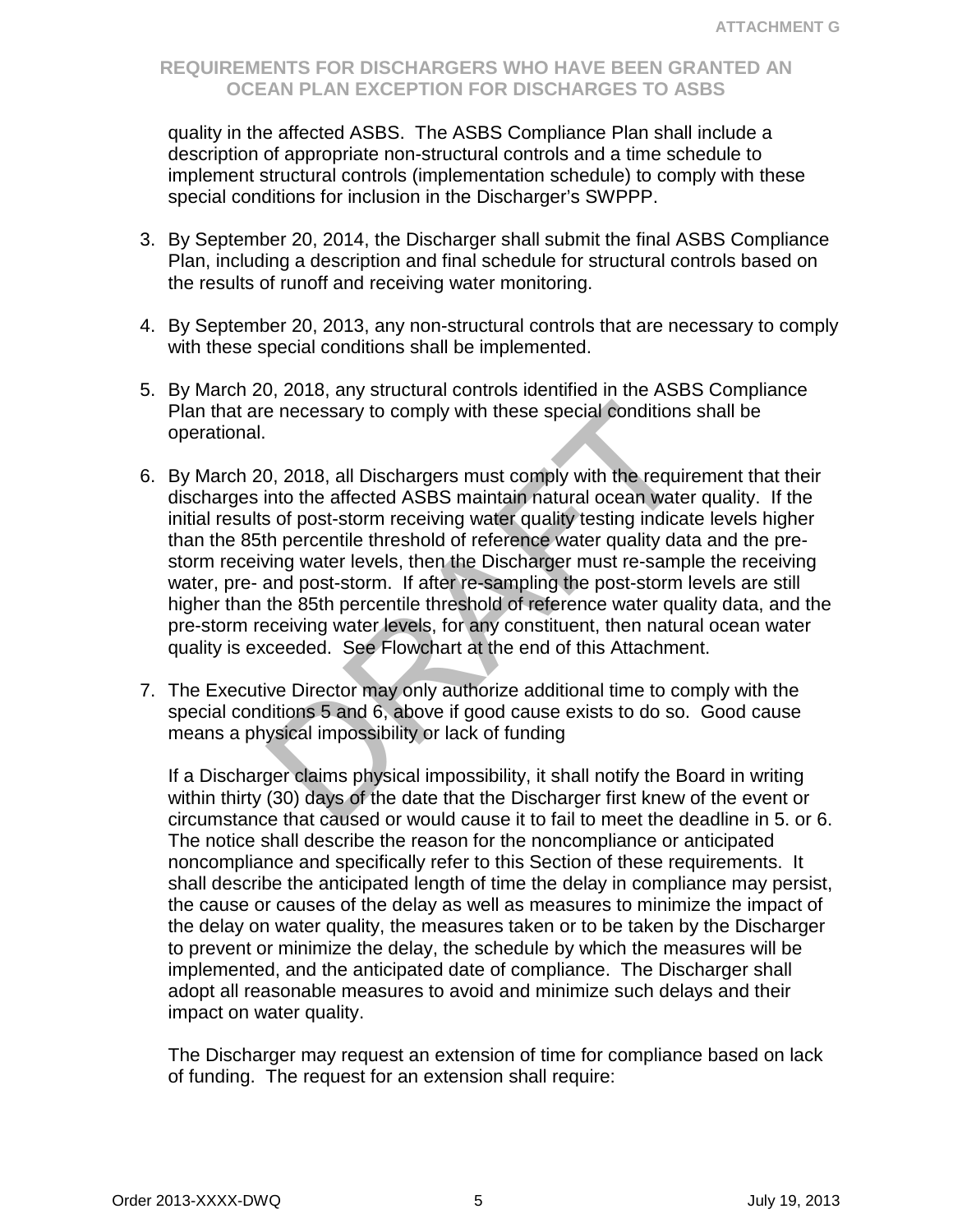- a. for municipalities, a demonstration of significant hardship to Discharger ratepayers, by showing the relationship of storm water fees to annual household income for residents within the Discharger's jurisdictional area, and the Discharger has made timely and complete applications for all available bond and grant funding, and either no bond or grant funding is available, or bond and/or grant funding is inadequate; or
- b. for other governmental agencies, a demonstration and documentation of a good faith effort to acquire funding through that agency's budgetary process, and a demonstration that funding was unavailable or inadequate.

#### **F. Additional Requirements – Waterfront and Marine Operations**

In addition to the above provisions, a Discharger with waterfront and marine operations shall comply with the following:

- 1. For discharges related to waterfront and marine operations, the Discharger shall develop a Waterfront and Marine Operations Management Plan (Waterfront Plan). This plan shall contain appropriate Management Measures/Practices to address nonpoint source pollutant discharges to the affected ASBS.
	- a. The Waterfront Plan shall contain appropriate Management Measures/Practices for any waste discharges associated with the operation and maintenance of vessels, moorings, piers, launch ramps, and cleaning stations in order to ensure that beneficial uses are protected and natural water quality is maintained in the affected ASBS.
- is a biology and subschief and the proper state of a state of a state of a state of a state of a state of a state of the Vaterfront and Marine Operations, the Vaterfront and Marine Operations Management Plan plan shall con b. For discharges from marinas and recreational boating activities, the Waterfront Plan shall include appropriate Management Measures, described in The Plan for California's Nonpoint Source Pollution Control Program, for marinas and recreational boating, or equivalent practices, to ensure that nonpoint source pollutant discharges do not alter natural water quality in the affected ASBS.
	- c. The Waterfront Plan shall include Management Practices to address public education and outreach to ensure that the public is adequately informed that waste discharges to the affected ASBS are prohibited or limited by special conditions in these Special Protections. The management practices shall include appropriate signage, or similar measures, to inform the public of the ASBS restrictions and to identify the ASBS boundaries.
	- d. The Waterfront Plan shall include Management Practices to address the prohibition against trash discharges to ASBS. The Management Practices shall include the provision of adequate trash receptacles for marine recreation areas, including parking areas, launch ramps, and docks. The plan shall also include appropriate Management Practices to ensure that the receptacles are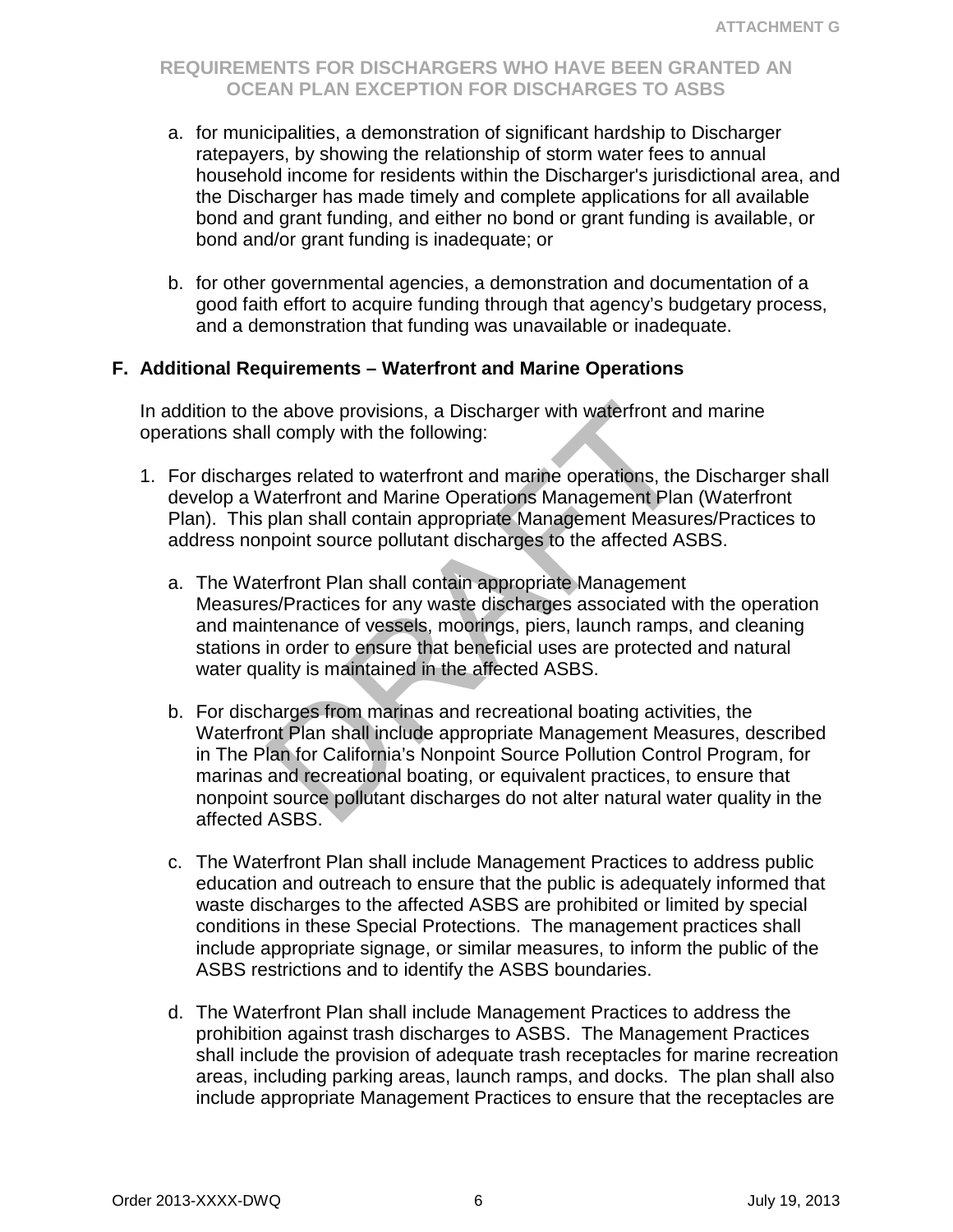adequately maintained and secured in order to prevent trash discharges into the ASBS. Appropriate Management Practices include covering the trash receptacles to prevent trash from being windblown, staking or securing the trash receptacles so they don't tip over, and periodically emptying the receptacles to prevent overflow.

- e. The Discharger shall submit its Waterfront Plan to the State Water Board Executive Director by September 20, 2012. The Waterfront Plan is subject to approval by the State Water Board Executive Director. The plan must be fully implemented within by September 20, 2013.
- 2. The discharge of chlorine, soaps, petroleum, other chemical contaminants, trash, fish offal, or human sewage to ASBS is prohibited. Sinks and fish cleaning stations are point source discharges of wastes and are prohibited from discharging into ASBS. Anthropogenic accumulations of discarded fouling organisms on the sea floor must be minimized.
- 3. Limited-term activities, such as the repair, renovation, or maintenance of waterfront facilities, including, but not limited to, piers, docks, moorings, and breakwaters, are authorized only in accordance with Chapter III.E.2 of the Ocean Plan.
- point source discharges of wastes and are prohibite<br>into ASBS. Anthropogenic accumulations of discard<br>on the sea floor must be minimized.<br>a activities, such as the repair, renovation, or mainte<br>acilities, including, but no 4. If the Discharger anticipates that the Discharger will fail to fully implement the approved Waterfront Plan within the 18 month deadline, the Discharger shall submit a technical report as soon as practicable to the Executive Director. The technical report shall contain reasons for failing to meet the deadline and propose a revised schedule to fully implement the plan.
- 5. The State Water Board may, for good cause, authorize additional time to comply with the Waterfront Plan. Good cause means a physical impossibility or lack of funding.

If a Discharger claims physical impossibility, it shall notify the Board in writing within thirty (30) days of the date that the Discharger first knew of the event or circumstance that caused or would cause it to fail to meet the deadline in Section F.1.e above. The notice shall describe the reason for the noncompliance or anticipated noncompliance and specifically refer to this Section of this Attachment. It shall describe the anticipated length of time the delay in compliance may persist, the cause or causes of the delay as well as measures to minimize the impact of the delay on water quality, the measures taken or to be taken by the Discharger to prevent or minimize the delay, the schedule by which the measures will be implemented, and the anticipated date of compliance. The Discharger shall adopt all reasonable measures to avoid and minimize such delays and their impact on water quality. The Discharger may request an extension of time for compliance based on lack of funding. The request for an extension shall require: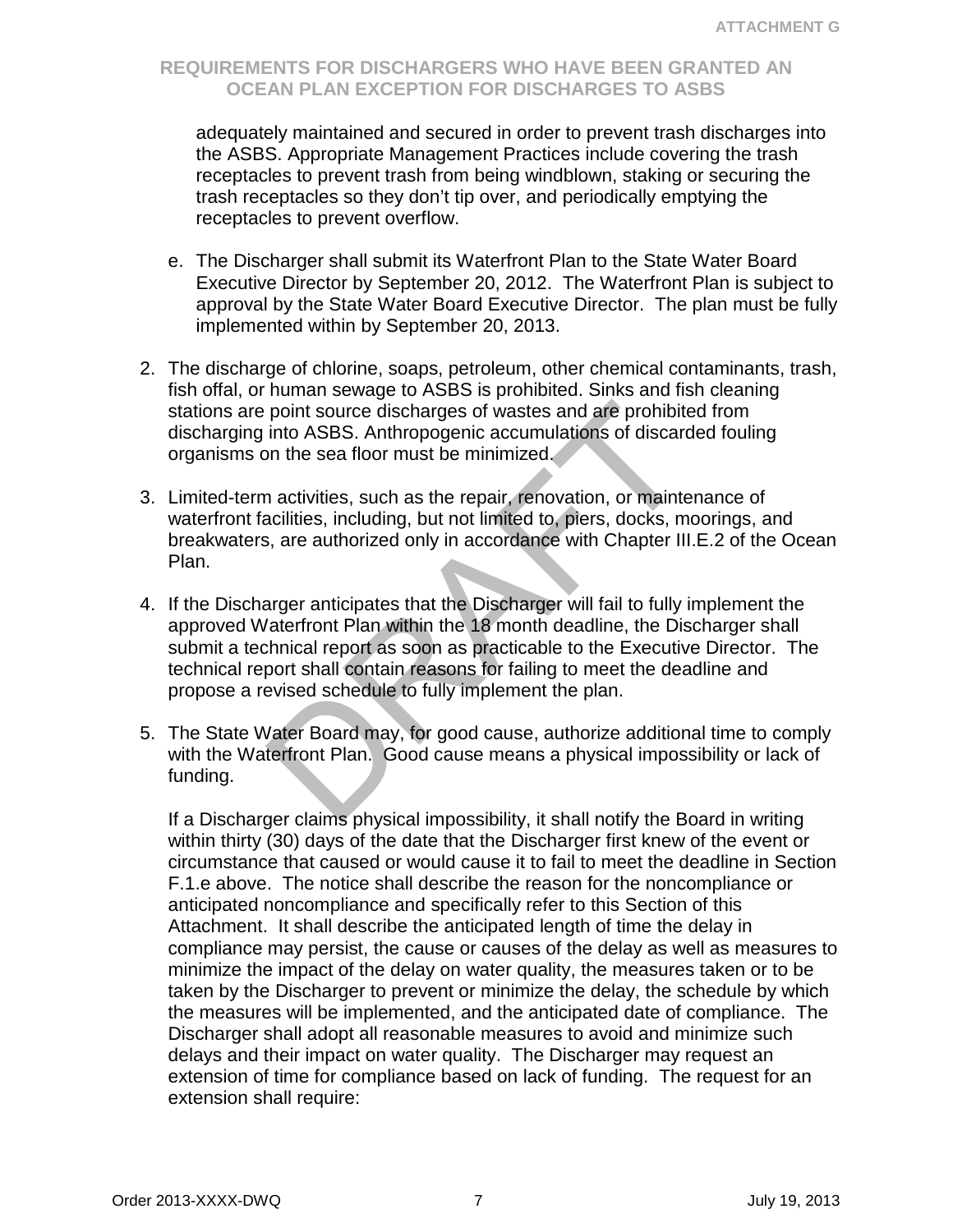- a. a demonstration of significant hardship by showing that the Discharger has made timely and complete applications for all available bond and grant funding, and either no bond or grant funding is available, or bond and/or grant funding is inadequate.
- b. for governmental agencies, a demonstration and documentation of a good faith effort to acquire funding through that agency's budgetary process, and a demonstration that funding was unavailable or inadequate.

#### **G. Sampling and Analysis Requirements**

- Monitoring requirements include both: (1) Core Distand (2) Ocean Receiving Water Monitoring (see Sectate and Regional Water Boards must approve sidely and any adjustments to the monitoring programs. All eference area monit 1. Monitoring is mandatory for all ASBS Dischargers to assure compliance with the Ocean Plan. Monitoring requirements include both: (1) Core Discharge Monitoring and (2) Ocean Receiving Water Monitoring (see Sections H. and I. below). The State and Regional Water Boards must approve sampling site locations and any adjustments to the monitoring programs. All ocean receiving water and reference area monitoring must be comparable with the Water Boards' Surface Water Ambient Monitoring Program (SWAMP).
- 2. Safety concerns: Sample locations and sampling periods must be determined considering safety issues. Sampling may be postponed upon notifying the Executive Director that hazardous conditions prevail.
- 3. Analytical Chemistry Methods: All constituents must be analyzed using the lowest minimum detection limits comparable to the Ocean Plan water quality objectives. For metal analysis, all samples, including storm water effluent, reference samples, and ocean receiving water samples, must be analyzed by the approved analytical method with the lowest minimum detection limits (currently Inductively Coupled Plasma/Mass Spectrometry) described in the Ocean Plan.

#### **H. Core Discharge Monitoring Program**

1. General sampling requirements for timing and storm size:

Runoff must be collected during a storm event that is greater than 0.1 inch and generates runoff, and at least 72 hours from the previously measurable storm event. Runoff samples shall be collected during the same storm and at approximately the same time when post-storm receiving water is sampled, and analyzed for the same constituents as receiving water and reference site samples as described in Section I. below.

- 2. Runoff flow measurements
	- a. For industrial storm water outfalls in existence as of December 31, 2007, 18 inches (457mm) or greater in diameter/width (including multiple outfall pipes in combination having a width of 18 inches, runoff flows must be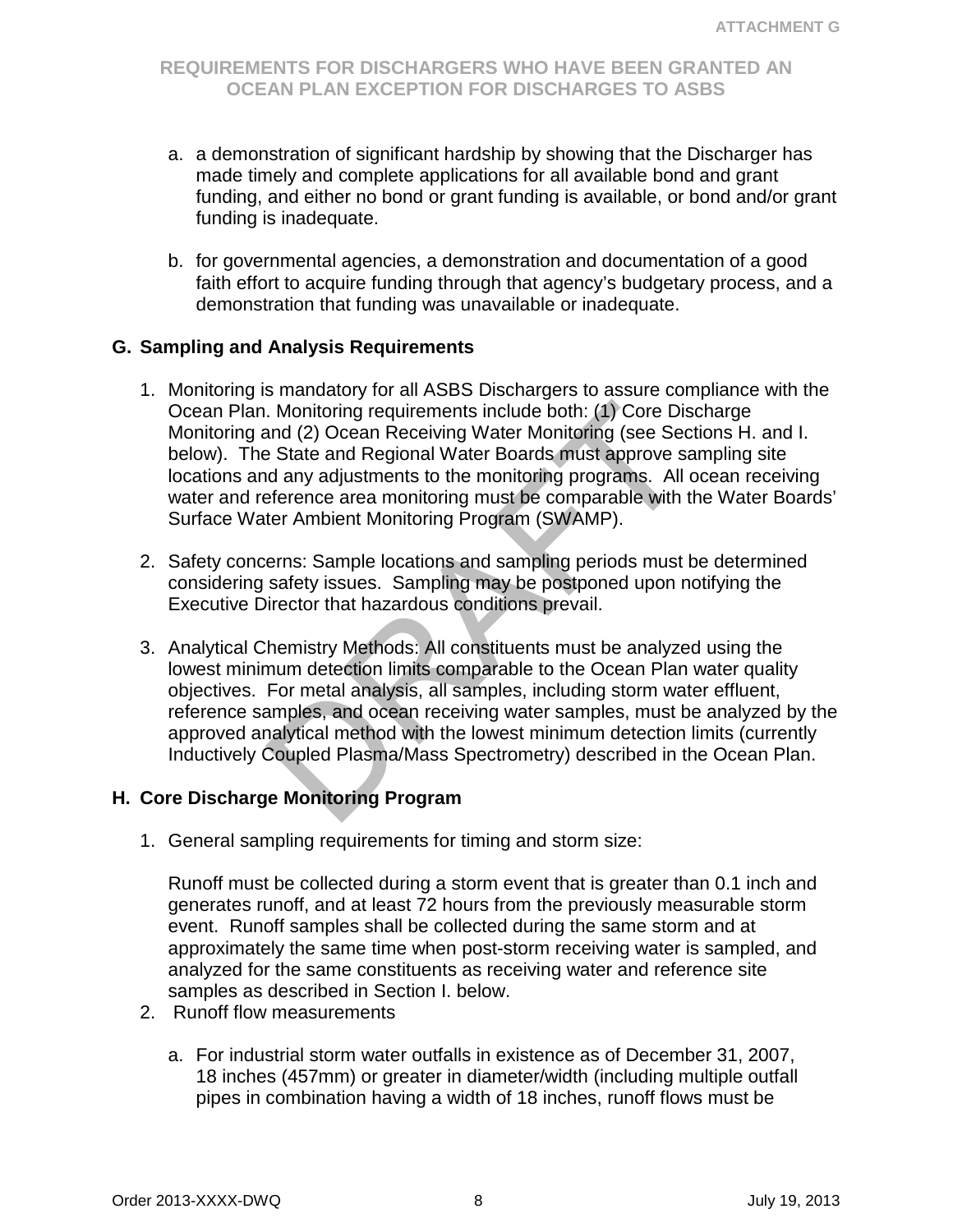measured or calculated, using a method acceptable to and approved by the Executive Director.

- b. This will be reported annually for each precipitation season to the Executive Director.
- 3. Runoff samples storm events
	- a. For outfalls equal to or greater than 18 inches (0.46m) in diameter or width: 1) samples of storm water runoff shall be collected during the same storm as receiving water samples and analyzed for oil and grease, total suspended solids, and, if within the range of the southern sea otter, indicator bacteria or some other measure of fecal contamination; and 2) samples of storm water runoff shall be collected and analyzed for critical life stage chronic toxicity (one invertebrate or algal species) at least once during each storm season when receiving water is sampled in the ASBS.
	- b. For outfalls equal to or greater than 36 inches (0.91m) in diameter or width:
		- 1) samples of storm water runoff shall be collected during the same storm as receiving water samples and analyzed for oil and grease, total suspended solids, and, if within the range of the southern sea otter, indicator bacteria or some other measure of fecal contamination; and
- nall be collected and analyzed for critical life stage c<br>ertebrate or algal species) at least once during each<br>ceiving water is sampled in the ASBS.<br>alls equal to or greater than 36 inches (0.91m) in dia<br>les of storm water 2) samples of storm water runoff shall be further collected during the same storm as receiving water samples and analyzed for Ocean Plan Table B metals (provided at the end of this Attachment) for protection of marine life, Ocean Plan polynuclear aromatic hydrocarbons (PAHs), current use pesticides (pyrethroids and OP pesticides), and nutrients (ammonia, nitrate and phosphates); and
	- 3) samples of storm water runoff shall be collected and analyzed for critical life stage chronic toxicity (one invertebrate or algal species) at least once during each storm season when receiving water is sampled in the ASBS.
	- 4) if an ASBS Discharger has no outfall greater than 36 inches, then storm water runoff from the applicant's largest outfall shall be further collected during the same storm as receiving water samples and analyzed for Ocean Plan Table B metals (provided at the end of this Attachment) for protection of marine life, Ocean Plan polynuclear aromatic hydrocarbons (PAHs), current use pesticides (pyrethroids and OP pesticides), and nutrients (ammonia, nitrate and phosphates).
	- c. For an applicant not participating in a regional integrated monitoring program [see below in Section I.3.] in addition to the sampling requirements in Section H.3.a. and b. above, a minimum of the two largest outfalls or 20 percent of the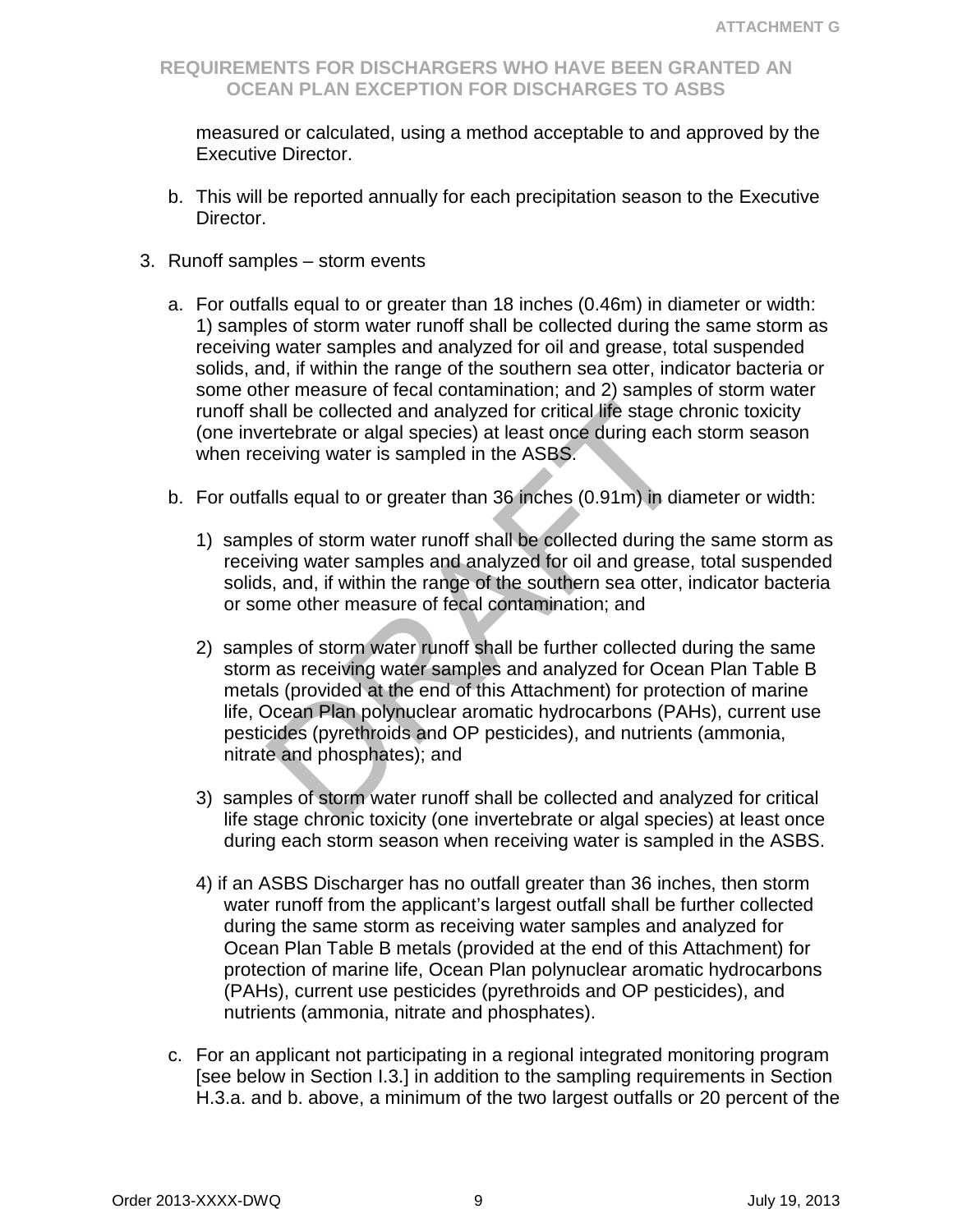larger outfalls, whichever is greater, shall be sampled (flow weighted composite samples) at least three times annually during wet weather (storm event) and analyzed for all Ocean Plan Table A constituents, Table B constituents (Table A and B constituents are provided at the end of this Attachment) for marine aquatic life protection (except for toxicity, only chronic toxicity for three species shall be required), DDT, PCBs, Ocean Plan PAHs, OP pesticides, pyrethroids, nitrates, phosphates, and Ocean Plan indicator bacteria. For parties discharging to ASBS in more than one Regional Water Board region, at a minimum, one (the largest) such discharge shall be sampled annually in each Region.

d. The Executive Director may reduce or suspend core monitoring once the storm runoff is fully characterized. This determination may be made at any point after the discharge is fully characterized, but is best made after the monitoring results from the first permit cycle are assessed.

#### **I. Ocean Receiving Water and Reference Area Monitoring Program**

- 1. In addition to performing the Core Discharge Monitoring Program in Section H. above, all ASBS Dischargers must perform ocean receiving water monitoring. In order to fulfill the requirements for monitoring the physical, chemical, and biological characteristics of the ocean receiving waters within their ASBS, ASBS Dischargers may choose either (1) an individual monitoring program, or (2) participation in a regional integrated monitoring program.
- er the discharge is fully characterized, but is best may results from the first permit cycle are assessed.<br>
ing Water and Reference Area Monitoring Progra<br>
co performing the Core Discharge Monitoring Progra<br>
SBS Discharger 2. Individual Monitoring Program: The requirements listed below are for those ASBS Dischargers who elect to perform an individual monitoring program to fulfill the requirements for monitoring the physical, chemical, and biological characteristics of the ocean receiving waters within the affected ASBS. In addition to Core Discharge Monitoring, the following additional monitoring requirements shall be met:
	- a. Three times annually, during wet weather (storm events), the receiving water at the point of discharge from the outfalls described in Section H.3. above shall be sampled and analyzed for Ocean Plan Table A constituents, Table B constituents (Table A and B constituents are provided at the end if this Attachment) for marine aquatic life, DDT, PCBs, Ocean Plan PAHs, OP pesticides, pyrethroids, nitrates, phosphates, salinity, chronic toxicity (three species), and Ocean Plan indicator bacteria.

The sample location for the ocean receiving water shall be in the surf zone at the point of discharges; this must be at the same location where storm water runoff is sampled. Receiving water shall be sampled prior to (pre-storm), and during (or immediately after) the same storm (post-storm). Post-storm sampling shall be during the same storm and at approximately the same time as when the runoff is sampled. Reference water quality shall also be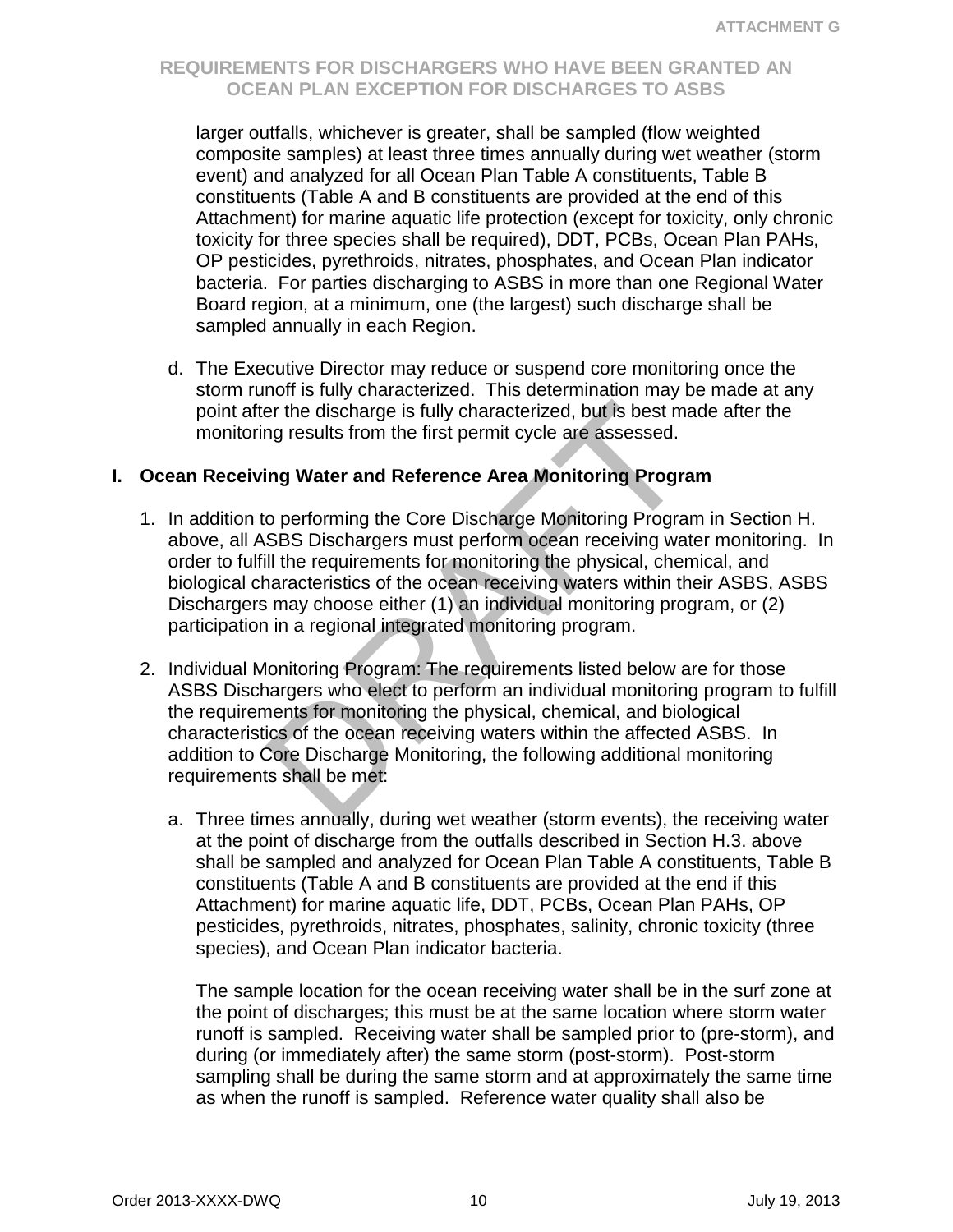sampled three times annually and analyzed for the same constituents prestorm and post-storm, during the same storm seasons when receiving water is sampled. Reference stations will be determined by the State Water Board's Division of Water Quality and the applicable Regional Water Board(s).

- b. Sediment sampling shall occur at least three times during every five (5) year period. The subtidal sediment (sand or finer, if present) at the discharge shall be sampled and analyzed for Ocean Plan Table B constituents (provided at the end of this Attachment) for marine aquatic life, DDT, PCBs, PAHs, pyrethroids, and OP pesticides. For sediment toxicity testing, only an acute toxicity test using the amphipod Eohaustorius estuarius must be performed.
- c. A quantitative survey of intertidal benthic marine life shall be performed at the discharge and at a reference site. The survey shall be performed at least once every five (5) year period. The survey design is subject to approval by the Regional Water Board and the State Water Board's Division of Water Quality. The results of the survey shall be completed and submitted to the State Water Board and Regional Water Board at least six months prior to the end of the permit cycle.
- tative survey of intertidal benthic marine life shall be<br>le and at a reference site. The survey shall be perfory five (5) year period. The survey design is subjec<br>onal Water Board and the State Water Board's Divis<br>The resu d. Once during each five (5) year period, a bioaccumulation study shall be conducted to determine the concentrations of metals and synthetic organic pollutants at representative discharge sites and at representative reference sites. The study design is subject to approval by the Regional Water Board and the State Water Board's Division of Water Quality. The bioaccumulation study may include California mussels (Mytilus californianus) and/or sand crabs (Emerita analoga or Blepharipoda occidentalis). Based on the study results, the Regional Water Board and the State Water Board's Division of Water Quality, may adjust the study design in subsequent permits, or add or modify additional test organisms (such as shore crabs or fish), or modify the study design appropriate for the area and best available sensitive measures of contaminant exposure.
- e. Marine Debris: Representative quantitative observations for trash by type and source shall be performed along the coast of the ASBS within the influence of the ASBS Discharger's outfalls. The design, including locations and frequency, of the marine debris observations is subject to approval by the Regional Water Board and State Water Board's Division of Water Quality.
- f. The monitoring requirements of the Individual Monitoring Program in this Section are minimum requirements. After a minimum of one (1) year of continuous water quality monitoring of the discharges and ocean receiving waters, the Executive Director of the State Water Board may require additional monitoring, or adjust, reduce or suspend receiving water and reference station monitoring. This determination may be made at any point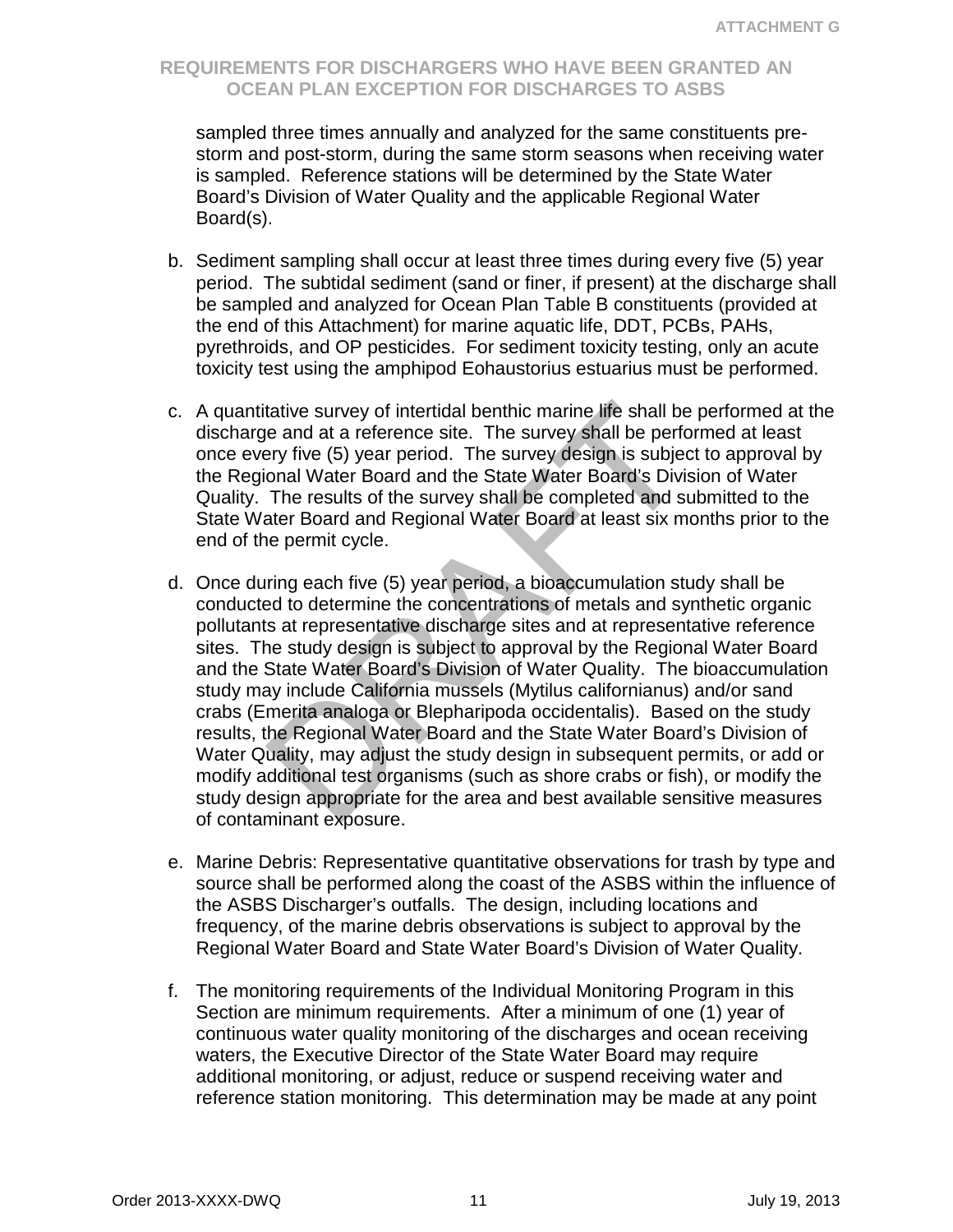after the discharge and receiving water is fully characterized, but is best made after the monitoring results from the first permit cycle are assessed.

- 3. Regional Integrated Monitoring Program: ASBS Dischargers may elect to participate in a regional integrated monitoring program, in lieu of an individual monitoring program, to fulfill the requirements for monitoring the physical, chemical, and biological characteristics of the ocean receiving waters within their ASBS. This regional approach shall characterize natural water quality, pre- and post-storm, in ocean reference areas near the mouths of identified open space watersheds and the effects of the discharges on natural water quality (physical, chemical, and toxicity) in the ASBS receiving waters, and should include benthic marine aquatic life and bioaccumulation components. The design of the ASBS stratum of a regional integrated monitoring program may deviate from the otherwise prescribed individual monitoring approach (in Section I.2.) if approved by the State Water Board's Division of Water Quality and the Regional Water Boards.
	- rescribed individual monitoring approach (in Section<br>
	Water Board's Division of Water Quality and the Reference areas shall be located at the drainages of<br>
	reference areas shall be located at the drainages of<br>
	reference ar a. Ocean reference areas shall be located at the drainages of flowing watersheds with minimal development (in no instance more than 10% development), and shall not be located in CWA Section 303(d) listed waterbodies or have tributaries that are 303(d) listed. Reference areas shall be free of wastewater discharges and anthropogenic non-storm water runoff. A minimum of low threat storm runoff discharges (e.g. stream highway overpasses and campgrounds) may be allowed on a case-by-case basis. Reference areas shall be located in the same region as the ASBS receiving water monitoring occurs. The reference areas for each Region are subject to approval by the participants in the regional integrated monitoring program, the State Water Board's Division of Water Quality and the applicable Regional Water Board(s). A minimum of three ocean reference water samples must be collected from each station, each from a separate storm during the same storm season that receiving water is sampled. A minimum of one reference location shall be sampled for each ASBS receiving water site sampled per responsible party. For parties discharging to ASBS in more than one Regional Water Board region, at a minimum, one reference station and one receiving water station shall be sampled in each region.
	- b. ASBS ocean receiving water must be sampled in the surf zone at the location where the runoff makes contact with ocean water (i.e. at "point zero"). Ocean receiving water stations must be representative of worst-case discharge conditions (i.e. co-located at a large drain greater than 36 inches, or if drains greater than 36 inches are not present in the ASBS then the largest drain greater than18 inches.) Ocean receiving water stations are subject to approval by the participants in the regional monitoring program and the State Water Board's Division of Water Quality and the applicable Regional Water Board(s). A minimum of three ocean receiving water samples must be collected during each storm season from each station, each from a separate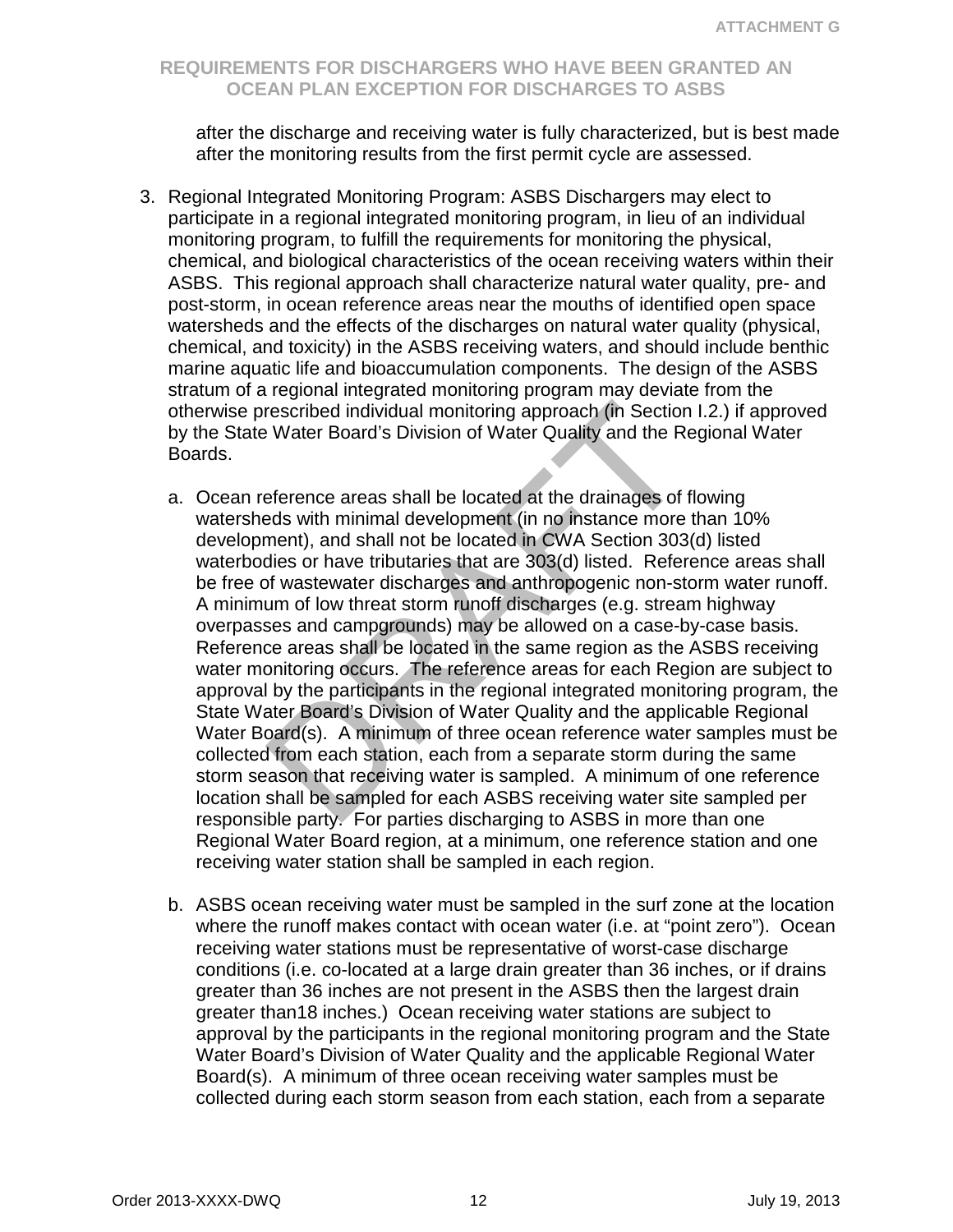storm. A minimum of one receiving water location shall be sampled in each ASBS per responsible party in that ASBS. For parties discharging to ASBS in more than one Regional Water Board region, at a minimum, one reference station and one receiving water station shall be sampled in each region.

- c. Reference and receiving water sampling shall commence during the first full storm season following the adoption of these special conditions, and poststorm samples shall be collected during the same storm event when storm water runoff is sampled. Sampling shall occur in a minimum of two storm seasons. For those ASBS Dischargers that have already participated in the Southern California Bight 2008 ASBS regional monitoring effort, sampling may be limited to only one storm season.
- ign water and reference samples shall be analyzed for the samples shall be analyzed for the samples. At a minimum, and analyzed in reference and discharge receiving oil and grease, total suspended solids, Ocean Plan d at t d. Receiving water and reference samples shall be analyzed for the same constituents as storm water runoff samples. At a minimum, constituents to be sampled and analyzed in reference and discharge receiving waters must include oil and grease, total suspended solids, Ocean Plan Table B metals (provided at the end of this Attachment) for protection of marine life, Ocean Plan PAHs, pyrethroids, OP pesticides, ammonia, nitrate, phosphates, and critical life stage chronic toxicity for three species. In addition, within the range of the southern sea otter, indicator bacteria or some other measure of fecal contamination shall be analyzed.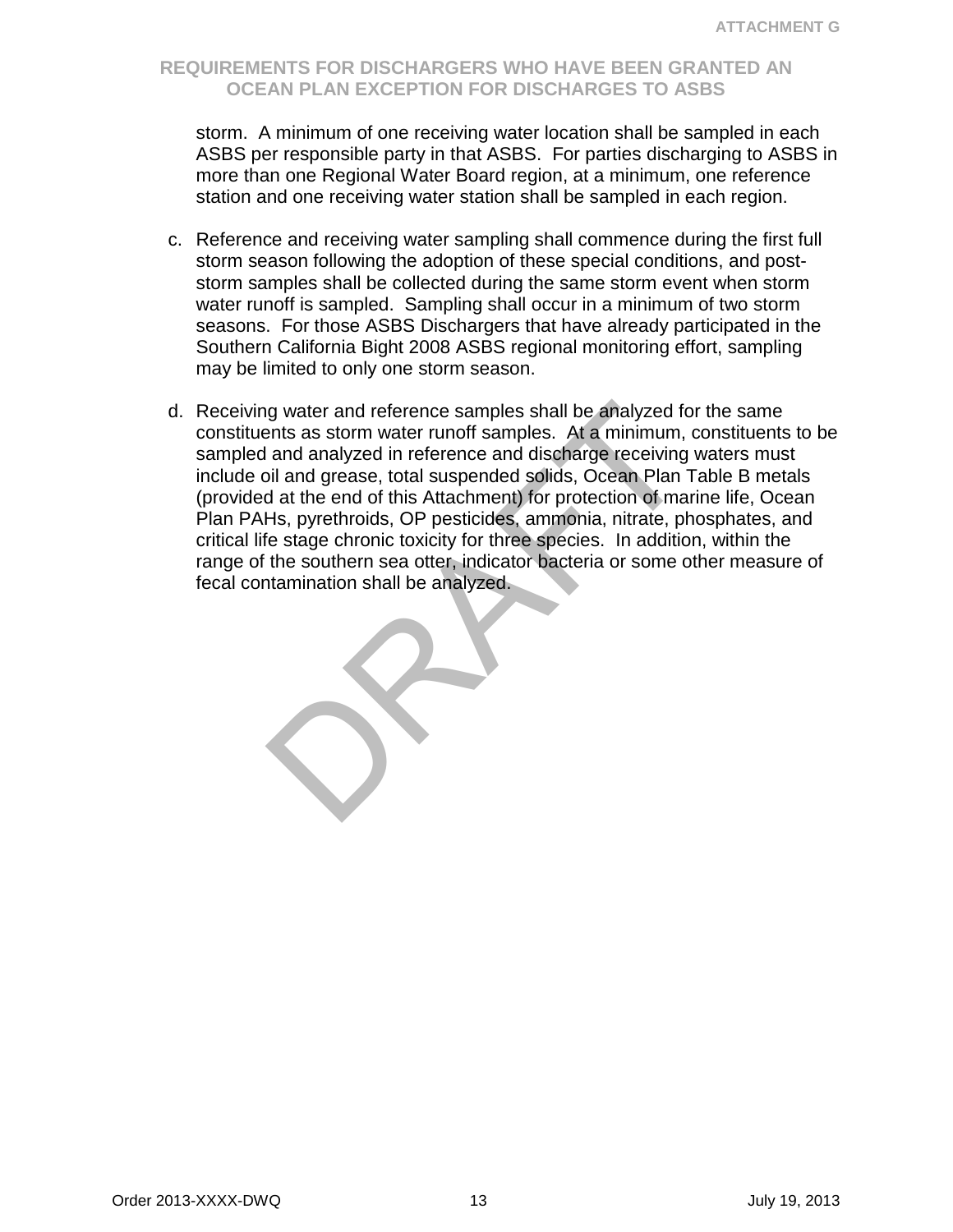

\* When an exceedance of natural water quality occurs, the Discharger must comply with Section D. Note, when sampling data is available, end-of-pipe effluent concentrations will be considered by the Water Boards in making this determination.